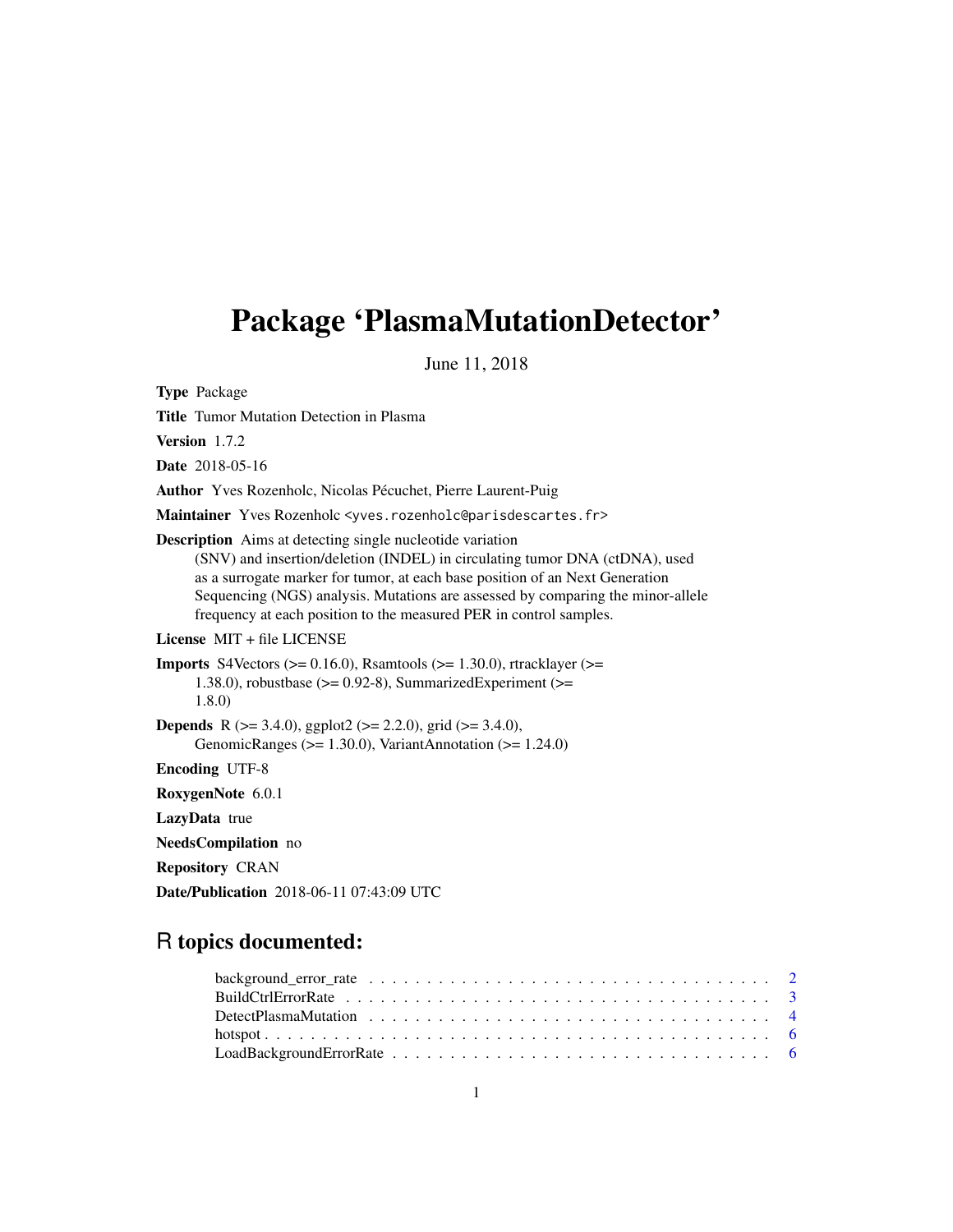<span id="page-1-0"></span>

#### **Index** [12](#page-11-0)

background\_error\_rate *The package provide the SNV and INDEL PERs computed for the Ion AmpliSeq™ Colon and Lung Cancer Panel v2 from 29 controls in a table available in the data file* background\_error\_rate.txt*.*

#### Description

This table contains 9 variables for each genomic position

- chrpos, char, of the form chrN:XXXXXXXXX defining genomic position
- N0, integer, the coverture in the controls
- E0, integer, the number of errors in the controls
- p.sain, numeric, the ratio E0/N0
- up.sain, numeric, the 95th quantile of the Binomial with parameter N0 and E0/N0
- E0indel, integer, the amount of indel
- indel.p.sain, numeric, the ration E0indel/N0
- indel.up.sain, numeric, the 95th quantile of the Binomial with parameter N0 and E0indel/N0
- hotspot, char, either 'Non-hotspot' or 'Hotspot' depending if the genomic position is known as hotspot or not.

#### Usage

data(background\_error\_rate)

#### Author(s)

N. Pécuchet, P. Laurent-Puig and Y. Rozenholc

#### References

*Analysis of base-position error rate of next-generation sequencing to detect tumor mutations in circulating DNA* N. Pécuchet, Y. Rozenholc, E. Zonta, D. Pietraz, A. Didelot, P. Combe, L. Gibault, J-B. Bachet, V. Taly, E. Fabre, H. Blons, P. Laurent-Puig in *Clinical Chemistry*

#### See Also

BuildCtrlErrorRate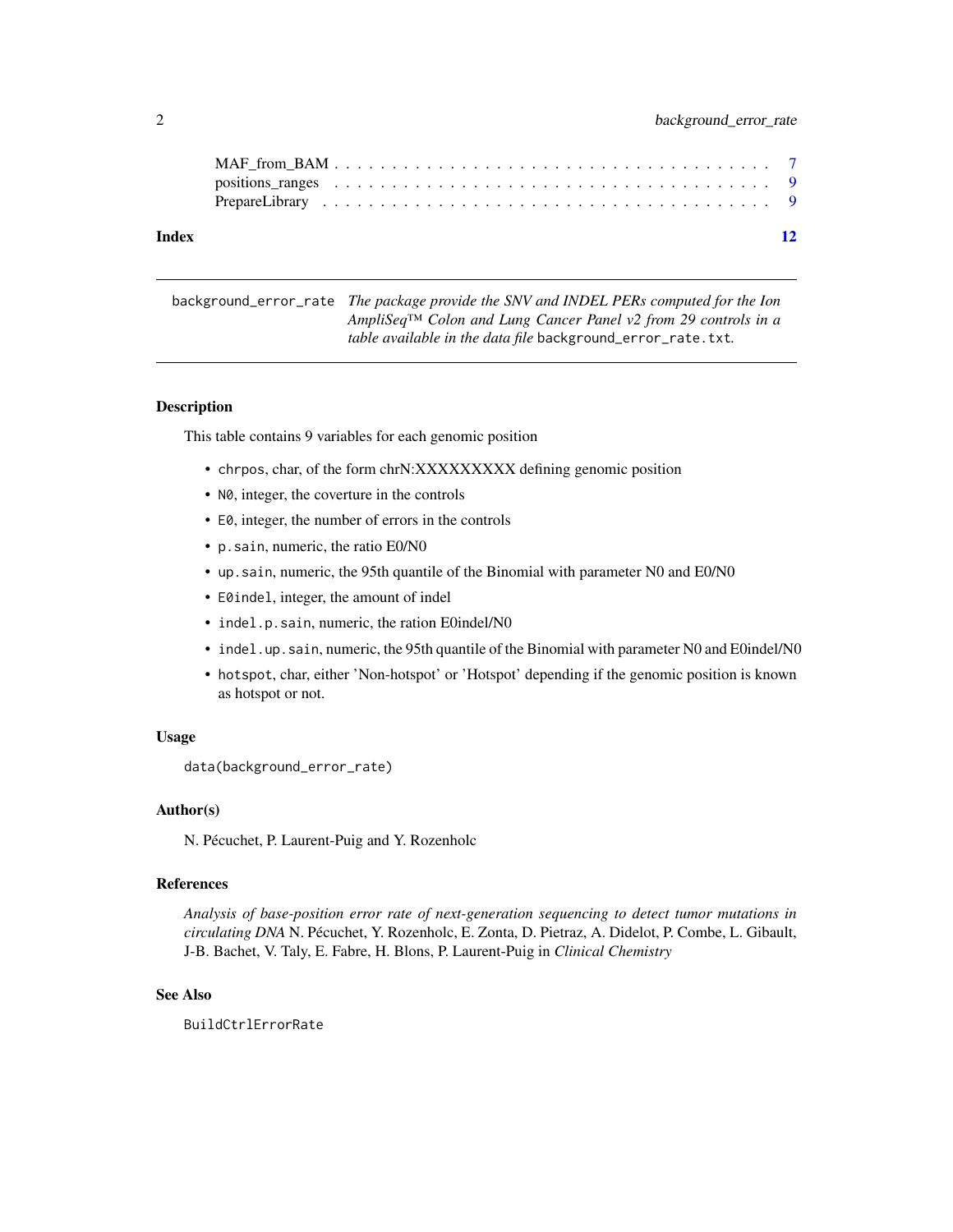<span id="page-2-0"></span>BuildCtrlErrorRate *function BuildCtrlErrorRate*

#### Description

Compute the SNV Position-Error Rates and INDEL Position-Error Rates from control samples (available in the control directory  $ctrl$ .dir). This function requires MAF files, that will be automatically generated if not present in the specified control folder. SNV PER is computed as the sum in control samples of SNV background counts / sum in control samples of depths where SNV background counts = depth - major allele count. INDEL PER is computed as sum in control samples of INDEL background counts / sum in control samples of depths where INDEL background counts = sum of insertion and deletion counts.

#### Usage

```
BuildCtrlErrorRate(ctrl.dir = "Plasma ctrl/", bai.ext = ".bai",
 pos_ranges.file = NULL, hotspot.file = NULL, force = FALSE,
 output.dir = ctrl.dir)
```
#### Arguments

| ctrl.dir,        | char, foldername containing the control files (default 'Plasma ctrl/'). The typical<br>folder hierarchy will consist of 'Plasma ctrl/rBAM'                                                                            |
|------------------|-----------------------------------------------------------------------------------------------------------------------------------------------------------------------------------------------------------------------|
| bai.ext,         | char, filename extension of the bai files (default '.bai')                                                                                                                                                            |
| pos_ranges.file, |                                                                                                                                                                                                                       |
|                  | char, name of the Rdata file containing the three variables pos_ind, pos_snp<br>and pos_ranges as build by the function PrepareLibrary. Default NULL, use<br>the position ranges rda provided, used for our analysis. |
| hotspot.file,    | char, name of the text file containing a list of the genomic positions of the<br>hotspots (default NULL, read the provide hotspot.txt, see hotspot)                                                                   |
| force,           | boolean, (default FALSE) if TRUE force all computations to all files including<br>already processed ones                                                                                                              |
| output.dir,      | char, name of the folder to save results (default ctrl.dir).                                                                                                                                                          |
|                  |                                                                                                                                                                                                                       |

#### Value

the number of processed files

#### Author(s)

N. Pécuchet, P. Laurent-Puig and Y. Rozenholc

#### References

*Analysis of base-position error rate of next-generation sequencing to detect tumor mutations in circulating DNA* N. Pécuchet, Y. Rozenholc, E. Zonta, D. Pietraz, A. Didelot, P. Combe, L. Gibault, J-B. Bachet, V. Taly, E. Fabre, H. Blons, P. Laurent-Puig in *Clinical Chemistry*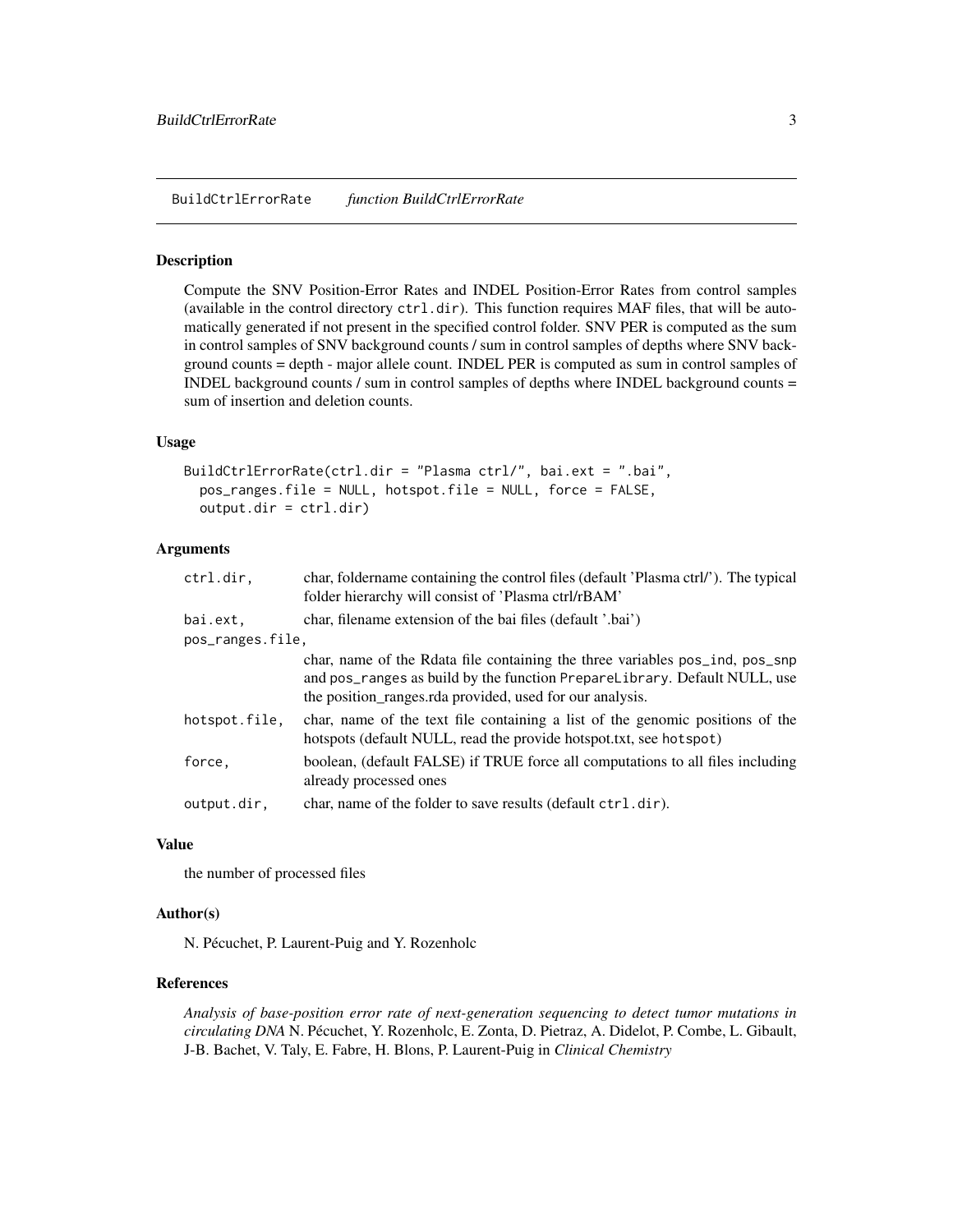#### Examples

```
## Not run:
  ctrl.dir = system.file("extdata", "4test_only/ctrl/", package = "PlasmaMutationDetector")
   if (substr(ctrl.dir,nchar(ctrl.dir),nchar(ctrl.dir))!='/')
    ctrl.dir = paste0(ctrl.dir,'/') # TO RUN UNDER WINDOWS
  BuildCtrlErrorRate(ctrl.dir,output.dir=paste0(tempdir(),'/'))
## End(Not run)
```
DetectPlasmaMutation *function DetectPlasmaMutation*

#### Description

This is the main function of the package that calls mutations by comparing at each genomic position the SNV or INDEL frequencies computed in one tested sample to the SNV or INDEL Position-Error Rates computed from several control samples by a binomial test. An outlier detection is performed among all intra-sample p-values to call a mutation. For users wishing to develop their own analysis for other sequencing panel, it requires recalibrated BAM files control samples to be processed to compute the Position-Error Rates stored in a file specified in ber.ctrl.file.

#### Usage

```
DetectPlasmaMutation(patient.dir = "./", patient.name = NULL,
 pos_ranges.file = NULL, ber.ctrl.file = NULL, bai.ext = ".bai",
 n.trim = 8, cov.min = 0, force = FALSE, show.more = FALSE,
  qcutoff.snv = 0.95, qcutoff.indel = 0.99, cutoff.sb.ref = 0.1,
  cutoff.sh.hotspot = 3.1, cutoff.sh.nonhotspot = 2.5,hotspot.indel = "chr7:55227950:55249171", output.dir = patient.dir)
```
#### Arguments

| patient.dir.     | char, foldername containing the rBAM folder of the patients. The typical folder<br>hierarchy will consist of 'Plasma/rBAM'                                                                                                                                    |
|------------------|---------------------------------------------------------------------------------------------------------------------------------------------------------------------------------------------------------------------------------------------------------------|
| patient.name.    | char, filename of the patient .bam file(s) (default NULL read all patients in folder<br>patient.dir)                                                                                                                                                          |
| pos_ranges.file, |                                                                                                                                                                                                                                                               |
|                  | char, name of the Rdata file containing the three variables pos_ind, pos_snp,<br>pos_ranges as build by the function PrepareLibrary. Default NULL, use the<br>position ranges rda provides that we used for our analysis.                                     |
| ber.ctrl.file.   |                                                                                                                                                                                                                                                               |
|                  | char, pathname of the file providing the background error rates obtained from the<br>controls (default NULL use the provided background error rates obtained from<br>our 29 controls). See background_error_rate.txt data and BuildCtrlErrorRate<br>function. |

<span id="page-3-0"></span>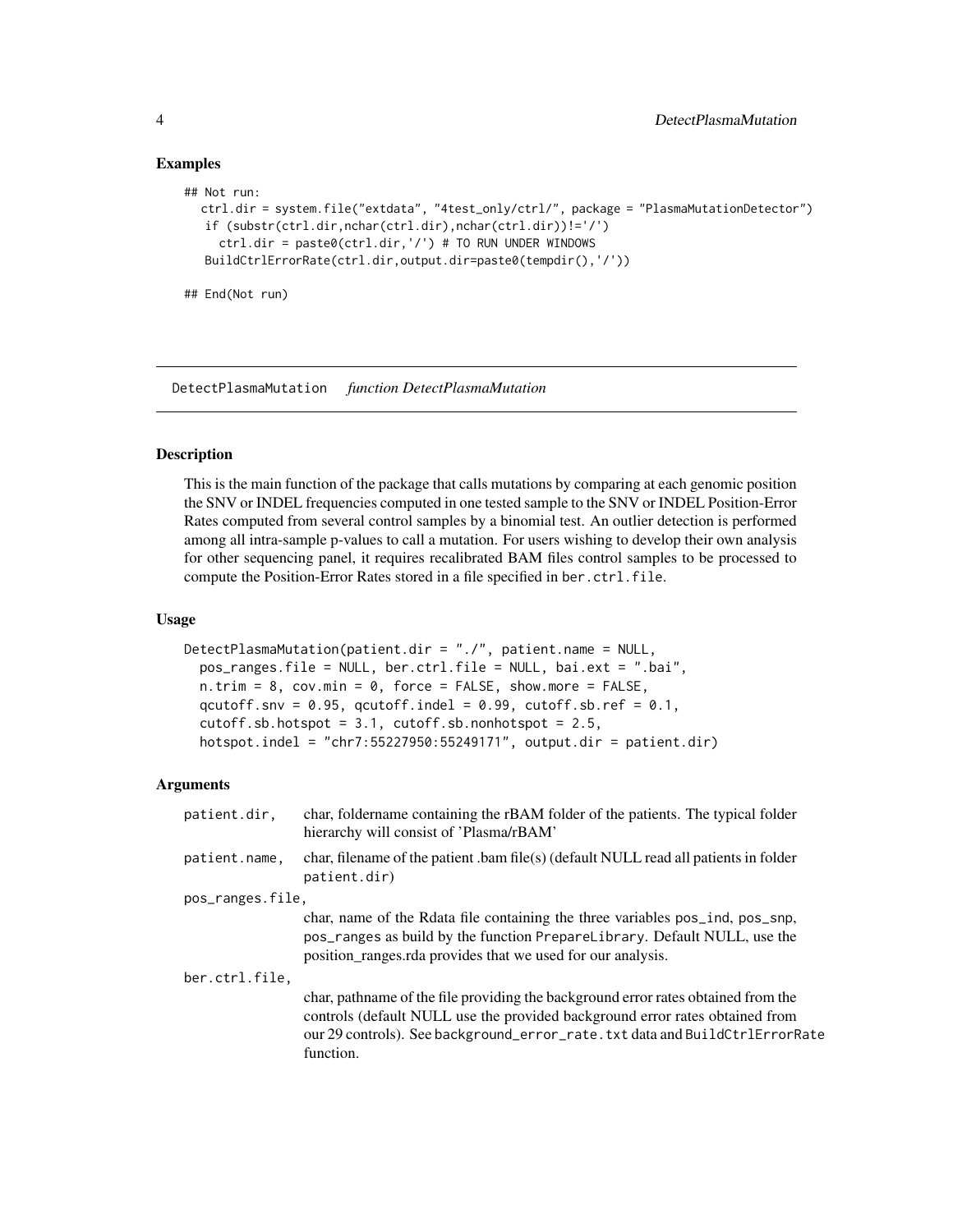| bai.ext,              | char, filename extension of the bai files (default '.bai')                                                                                        |
|-----------------------|---------------------------------------------------------------------------------------------------------------------------------------------------|
| n.trim,               | integer, number of base positions trimmed at the ends of each amplicon (default<br>8)                                                             |
| cov.min,              | integer, minimal coverture required at each position (default 0)                                                                                  |
| force,                | boolean, (default FALSE) if TRUE force all computations to all files including<br>already processed ones                                          |
| show.more,            | boolean, (default FALSE show only detected positions) if TRUE additional an-<br>notations on result plots are given for non-significant mutations |
| qcutoff.snv,          | numeric, proportion of kept base positions ranged by increasing 95th percentile<br>SNV PER in control samples (default 0.95)                      |
| qcutoff.indel,        |                                                                                                                                                   |
|                       | numeric, proportion of kept base positions ranged by increasing 95th percentile<br>INDEL PER in control samples (default 0.99)                    |
| cutoff.sb.ref,        |                                                                                                                                                   |
|                       | numeric, exclude reference positions without cutoff < strand bias < 1-cutoff (de-<br>fault 0.1) (see Supplementary Materials in References)       |
| cutoff.sb.hotspot,    |                                                                                                                                                   |
|                       | numeric, exclude hotspot positions with Symmetric Odds Ratio test > cutoff<br>(default 3.1) (see Supplementary Materials in References)           |
| cutoff.sb.nonhotspot, |                                                                                                                                                   |
|                       | numeric, exclude non-hotspot positions with Symmetric Odds Ratio test > cutoff<br>(default 2.5) (see Supplementary Materials in References)       |
| hotspot.indel,        |                                                                                                                                                   |
|                       | char, a vector containing the known positions of hotspot deletion/insertion de-<br>fined as chrX:start:end (default 'chr7:55227950:55249171')     |
| output.dir,           | char, name of the folder to save results (default patient.dir).                                                                                   |

#### Value

the number of processed patients

#### Author(s)

N. Pécuchet, P. Laurent-Puig and Y. Rozenholc

#### References

*Analysis of base-position error rate of next-generation sequencing to detect tumor mutations in circulating DNA* N. Pécuchet, Y. Rozenholc, E. Zonta, D. Pietraz, A. Didelot, P. Combe, L. Gibault, J-B. Bachet, V. Taly, E. Fabre, H. Blons, P. Laurent-Puig in *Clinical Chemistry*

#### Examples

```
patient.dir=system.file("extdata","4test_only/case/",package="PlasmaMutationDetector")
 if (substr(patient.dir,nchar(patient.dir),nchar(patient.dir))!='/')
   patient.dir = paste0(patient.dir,'/') # TO RUN UNDER WINDOWS
 DetectPlasmaMutation(patient.dir,output.dir=paste0(tempdir(),'/'))
```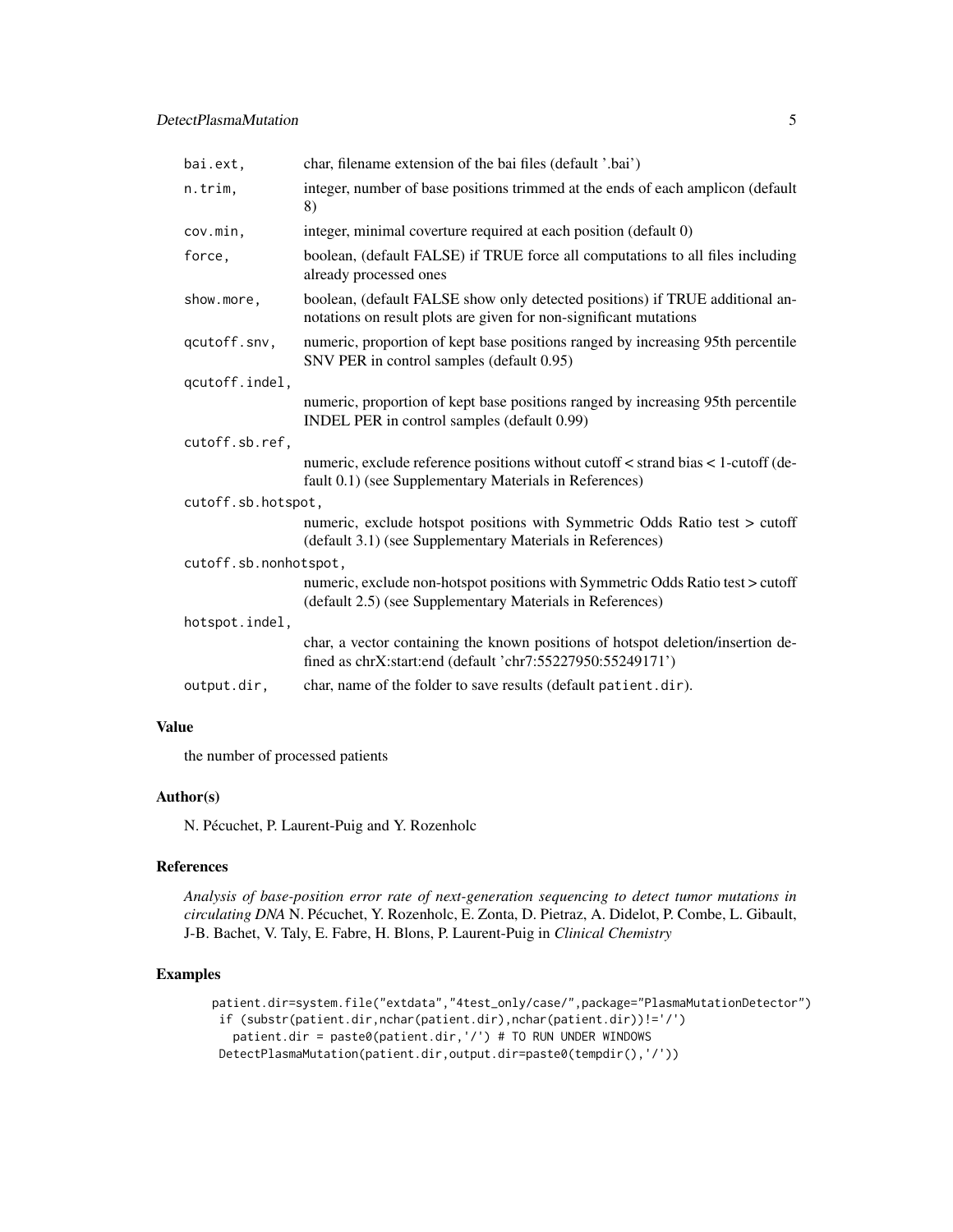<span id="page-5-0"></span>hotspot *The package provide a list of known hotspot positions located on the amplicons of the Ion AmpliSeq™ Colon and Lung Cancer Panel v2 as a txt file* hotspot.txt *which contains a vector/variable —named chrpos (first row)— of chars, of the form chrN:XXXXXXXXX defining genomic positions.*

#### Description

The package provide a list of known hotspot positions located on the amplicons of the Ion AmpliSeq™ Colon and Lung Cancer Panel v2 as a txt file hotspot.txt which contains a vector/variable —named chrpos (first row)— of chars, of the form chrN:XXXXXXXXX defining genomic positions.

#### Usage

data(hotspot)

#### Author(s)

N. Pécuchet, P. Laurent-Puig and Y. Rozenholc

#### References

*Analysis of base-position error rate of next-generation sequencing to detect tumor mutations in circulating DNA* N. Pécuchet, Y. Rozenholc, E. Zonta, D. Pietraz, A. Didelot, P. Combe, L. Gibault, J-B. Bachet, V. Taly, E. Fabre, H. Blons, P. Laurent-Puig in *Clinical Chemistry*

LoadBackgroundErrorRate

*function LoadBackgroundErrorRate*

#### Description

This function will load the background error rates created from the controls using the function BuildCtrlErrorRate

#### Usage

LoadBackgroundErrorRate(pos\_ranges.file, ber.ctrl.file, n.trim)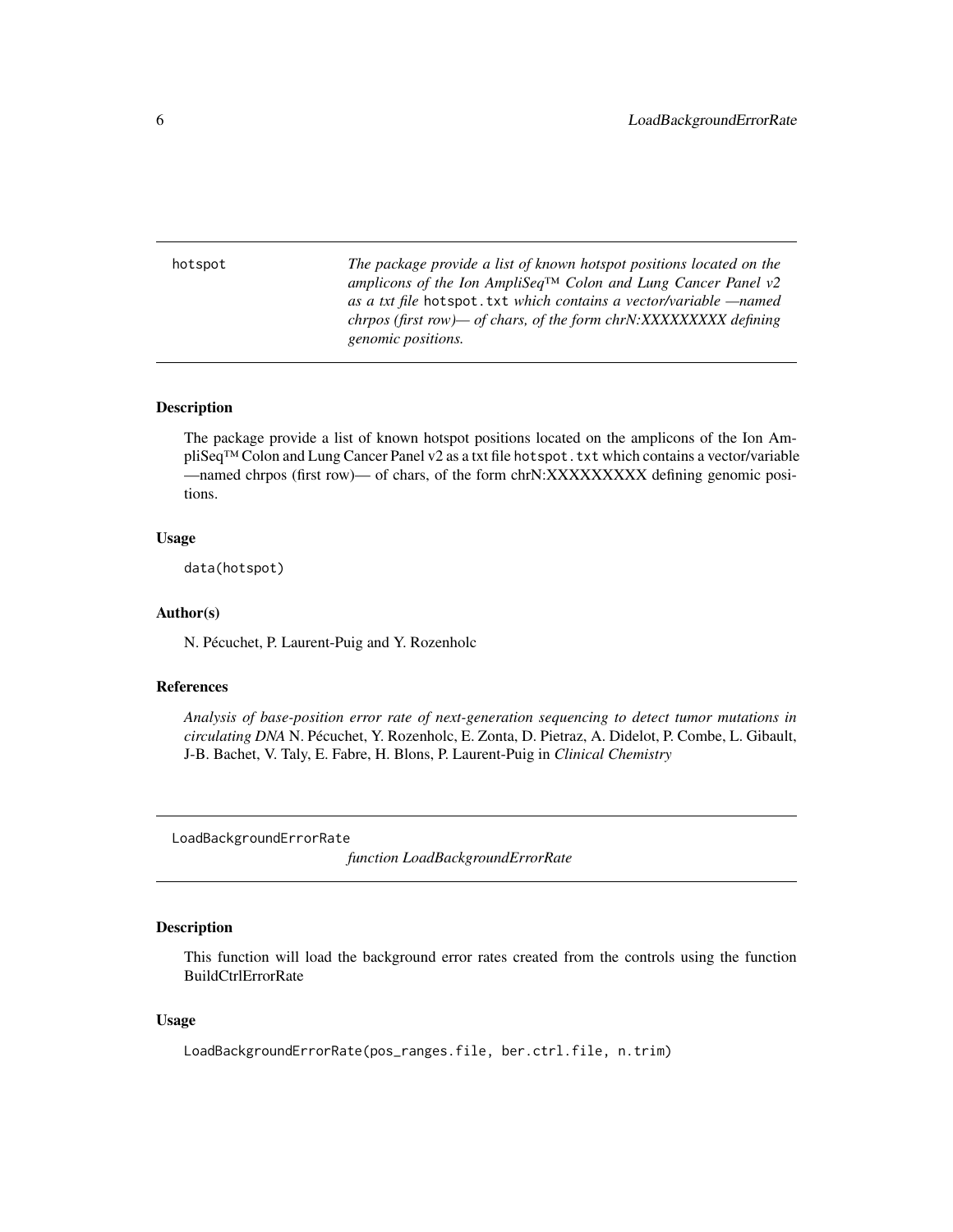#### <span id="page-6-0"></span>Arguments

| pos_ranges.file, |                                                                                                                                                                                                                                                               |
|------------------|---------------------------------------------------------------------------------------------------------------------------------------------------------------------------------------------------------------------------------------------------------------|
|                  | char, name of the Rdata file containing the three variables pos_ind, pos_snp,<br>pos_ranges as build by the function PrepareLibrary. Default NULL, use the<br>position_ranges.rda provides that we used for our analysis.                                     |
| ber.ctrl.file,   |                                                                                                                                                                                                                                                               |
|                  | char, pathname of the file providing the background error rates obtained from the<br>controls (default NULL use the provided background error rates obtained from<br>our 29 controls). See background_error_rate.txt data and BuildCtrlErrorRate<br>function. |
| n.trim,          | integer, number of base positions trimmed at the ends of each amplicon (default<br>8)                                                                                                                                                                         |

#### Value

the adapted background error rate

#### Author(s)

N. Pécuchet, P. Laurent-Puig and Y. Rozenholc

#### References

*Analysis of base-position error rate of next-generation sequencing to detect tumor mutations in circulating DNA* N. Pécuchet, Y. Rozenholc, E. Zonta, D. Pietraz, A. Didelot, P. Combe, L. Gibault, J-B. Bachet, V. Taly, E. Fabre, H. Blons, P. Laurent-Puig in *Clinical Chemistry*

MAF\_from\_BAM *function MAF\_from\_BAM*

#### Description

Read BAM files and create MAF file. BAMfiles are stored in a sub-folder '/rBAM'. MAF files are intermediate files stored in a sub-folder '/BER'. MAF files contain the raw counts of A,T,C,G, insertion, deletion, insertion>2bp, deletion >2bp for strand plus and stand minus. Note : we strongly recommand to externally recalibrate BAM files using tools like GATK.

#### Usage

```
MAF_from_BAM(study.dir = "Plasma/", input.filenames = NULL,
 bai.ext = ".bai", pos_ranges.file = NULL, force = FALSE,
  output.dir = study.dir)
```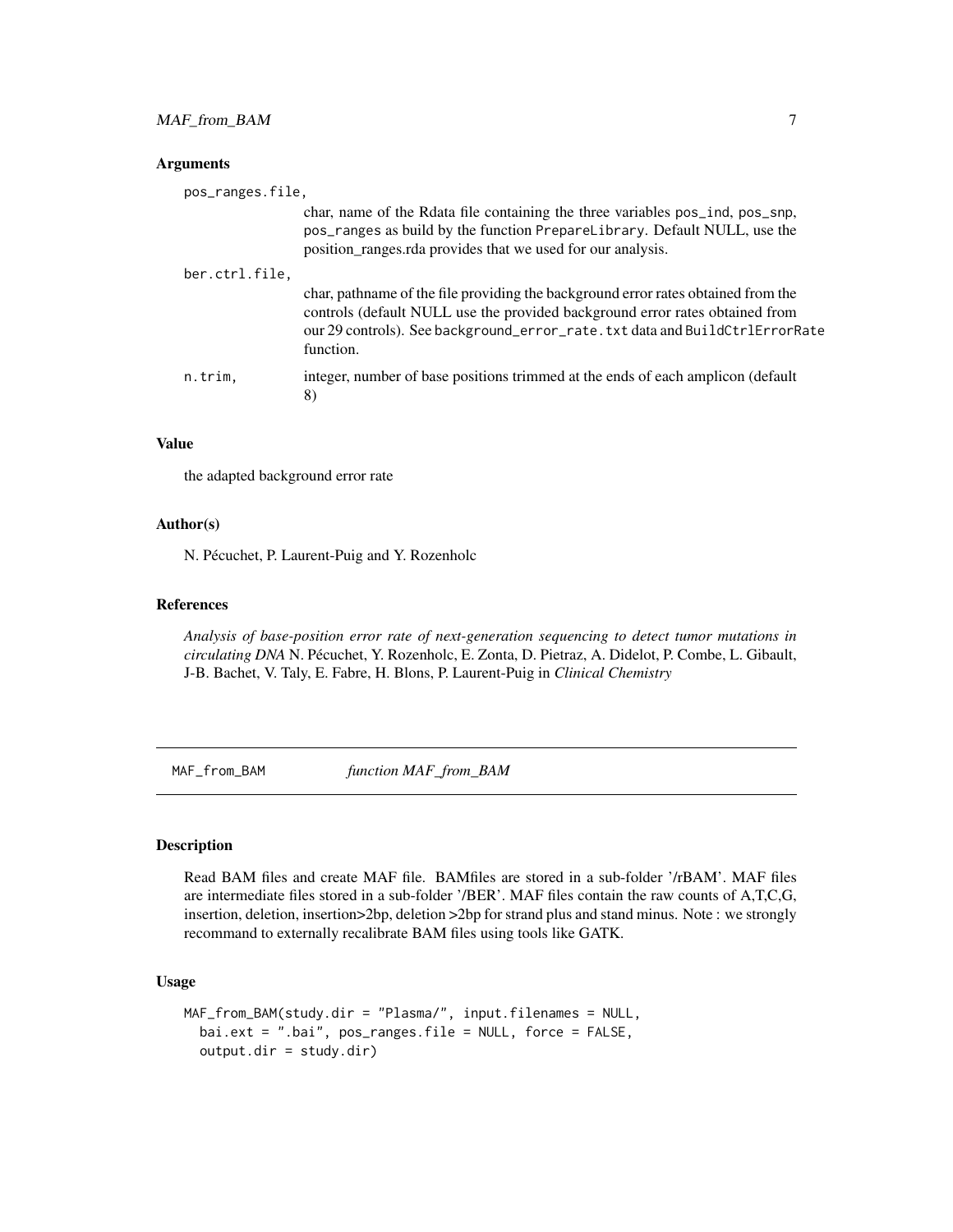#### Arguments

| study.dir.       | char, name of the folder containing the rBAM directory (default 'Plasma/'). The<br>typical folder hierarchy will consist of 'Plasma/rBAM'                                                                             |
|------------------|-----------------------------------------------------------------------------------------------------------------------------------------------------------------------------------------------------------------------|
| input.filenames, |                                                                                                                                                                                                                       |
|                  | a vector of char (default NULL), the names of the BAM files to process. If<br>NULL all BAM files in the rBAM folder will be processed                                                                                 |
| bai.ext,         | char, filename extension of the bai files (default '.bai')                                                                                                                                                            |
| pos_ranges.file, |                                                                                                                                                                                                                       |
|                  | char, name of the Rdata file containing the three variables pos_ind, pos_snp<br>and pos_ranges as build by the function PrepareLibrary. Default NULL, use<br>the position_ranges.rda provided, used for our analysis. |
| force.           | boolean, (default FALSE) if TRUE force all computations to all files including<br>already processed ones                                                                                                              |
| output.dir,      | char, name of the folder to save results (default study.dir).                                                                                                                                                         |

#### Value

the path/names of the MAF files

#### Author(s)

N. Pécuchet, P. Laurent-Puig and Y. Rozenholc

#### References

*Analysis of base-position error rate of next-generation sequencing to detect tumor mutations in circulating DNA* N. Pécuchet, Y. Rozenholc, E. Zonta, D. Pietraz, A. Didelot, P. Combe, L. Gibault, J-B. Bachet, V. Taly, E. Fabre, H. Blons, P. Laurent-Puig in *Clinical Chemistry*

#### Examples

```
## Not run:
 ctrl.dir = system.file("extdata", "4test_only/ctrl/", package = "PlasmaMutationDetector")
   if (substr(ctrl.dir,nchar(ctrl.dir),nchar(ctrl.dir))!='/')
     ctrl.dir = paste0(ctrl.dir,'/') # TO RUN UNDER WINDOWS
   MAF_from_BAM(ctrl.dir,force=TRUE,output.dir=paste0(tempdir(),'/'))
```
## End(Not run)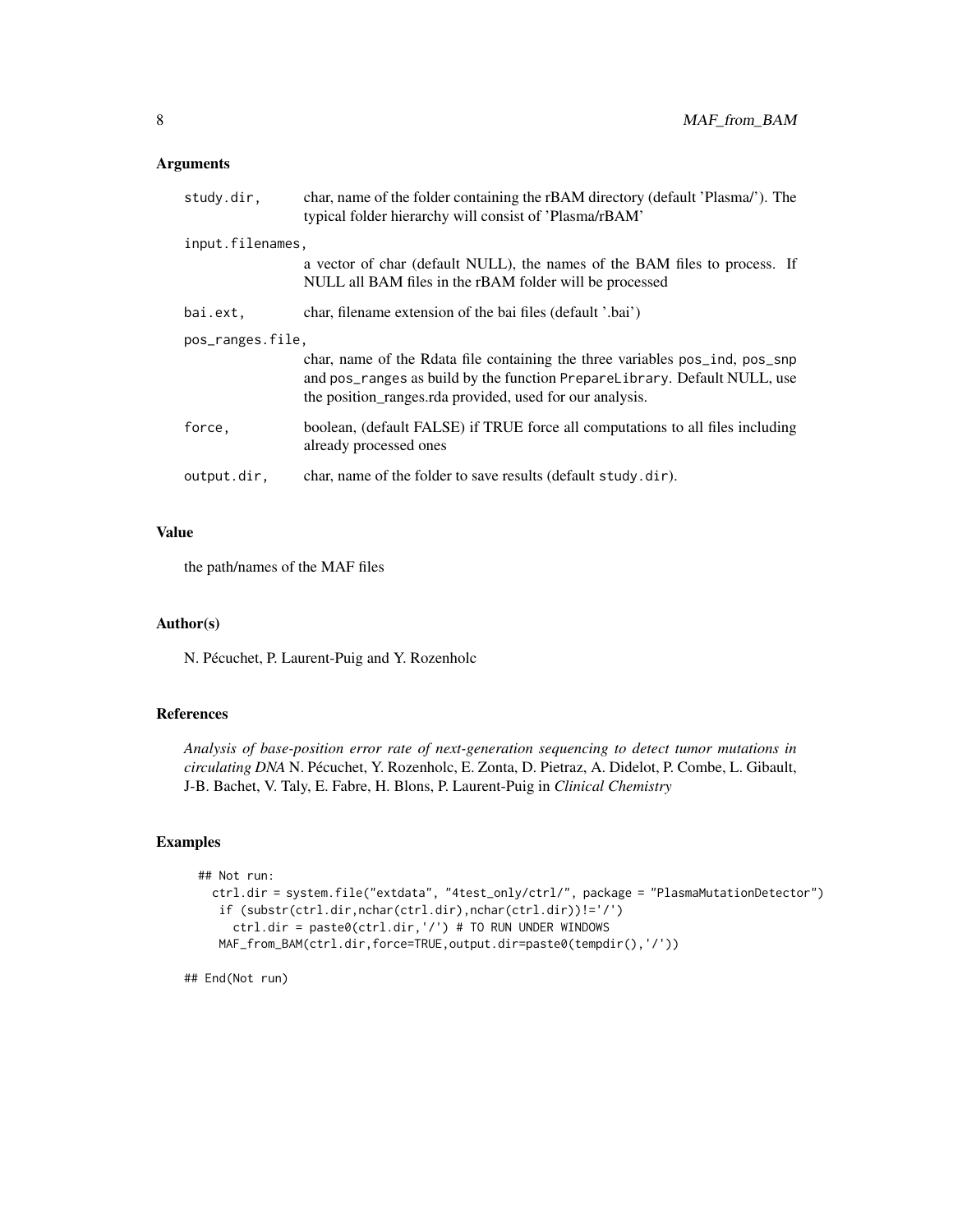<span id="page-8-0"></span>positions\_ranges *The package provide the positions and ranges computed for the Ion AmpliSeq™ Colon and Lung Cancer Panel v2 as a Rdata file* positions\_ranges.rda*.*

#### Description

This file contains 4 variables

- pos\_ind, vector of chars, of the form chrN:XXXXXXXXX defining genomic positions of the Ion AmpliSeq™ Colon and Lung Cancer Panel v2
- pos\_snp, vector of chars, of the form chrN:XXXXXXXXX defining the known snp genomic positions
- pos\_ranges, GRanges object, describing the 92 amplicons of the Ion AmpliSeq™ Colon and Lung Cancer Panel v2

#### Usage

data(positions\_ranges)

#### Author(s)

N. Pécuchet, P. Laurent-Puig and Y. Rozenholc

#### References

*Analysis of base-position error rate of next-generation sequencing to detect tumor mutations in circulating DNA* N. Pécuchet, Y. Rozenholc, E. Zonta, D. Pietraz, A. Didelot, P. Combe, L. Gibault, J-B. Bachet, V. Taly, E. Fabre, H. Blons, P. Laurent-Puig in *Clinical Chemistry*

#### See Also

Prepare\_Library

PrepareLibrary *function PrepareLibrary*

#### Description

Define the Genomic Ranges and Genomic Positions covered by the AmpliSeq™ Panel to include in the study and define SNP positions to exclude from the study. Trimming amplicon ends is performed if specified. This function is mostly useful if you want to add some SNP positions which are not existing in the positions\_ranges.rda file provided within the package. It is provided to be able to reconstruct positions\_ranges.rda data.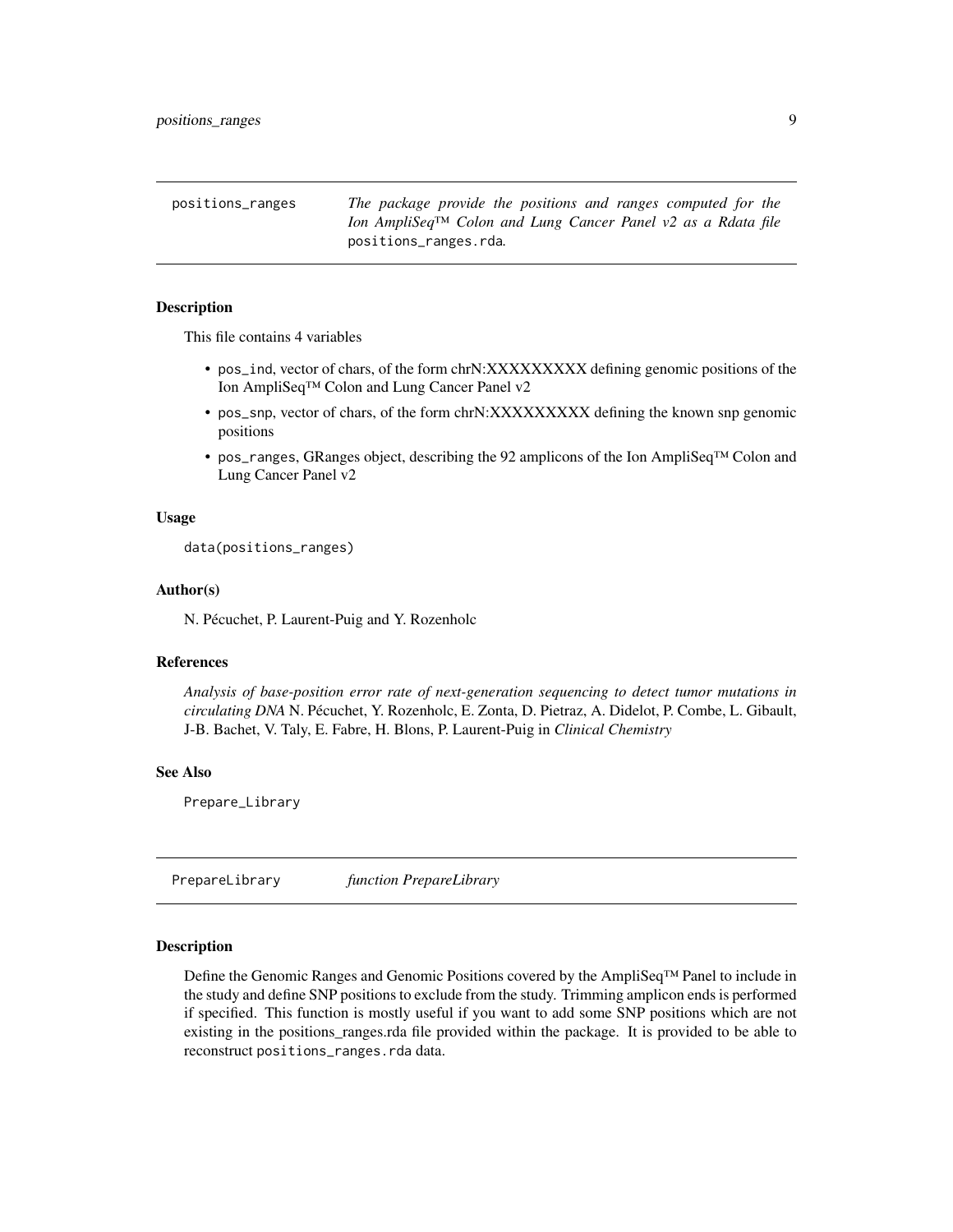#### Usage

```
PrepareLibrary(info.dir = "Info/", bed.filename = "lungcolonV2.bed.txt",
  snp.filename = "ExAC.r0.3.sites.vep.vcf.gz",
  snp.extra = c("chr2:212812097", "chr4:1807909", "chr7:140481511",
  "chr14:105246474", "chr18:48586344", "chr19:1223055"),
  output.name = "positions_ranges.rda", output.dir = info.dir,
  load.from.broad.insitute = FALSE)
```
#### Arguments

| info.dir,                 | char, name of the folder containing the library information files (default 'Info/')                                                                                                                                                                                                                                                                          |
|---------------------------|--------------------------------------------------------------------------------------------------------------------------------------------------------------------------------------------------------------------------------------------------------------------------------------------------------------------------------------------------------------|
| bed.filename,             | char, name of a BED table (tab-delimited) describing the Panel (with first 3<br>columns: "chr" (ex:chr1), "start position" (ex:115252190), "end position" (ex:115252305),<br>i.e. the Ion AmpliSeq <sup>TM</sup> Colon and Lung Cancer Research Panel v2 (default<br>'lungcolonV2.bed.txt' as provided in the inst/extdata/Info folder of the pack-<br>age). |
| snp.filename,             | char, name of the vcf file describing known SNP positions, obtained from ftp://ftp.broadinstitute.org/pub/E<br>(default 'ExAC.r0.3.sites.vep.vcf.gz'). It requires a corresponding TBI file to be<br>in the same folder (obtained from ftp://ftp.broadinstitute.org/pub/ExAC_release/release0.3/ExAC.r0.3.site                                               |
| snp.extra,                | a vector of char, a vector of extra known snp positions manually curated (ex:"chrN:XXXXXXXXY.")                                                                                                                                                                                                                                                              |
| output.name,              | char, filename to save pos_ind and pos_snp (default 'positions_ranges.rda')                                                                                                                                                                                                                                                                                  |
| output.dir,               | char, directory where to save pos_ind and pos_snp (default info.dir)                                                                                                                                                                                                                                                                                         |
| load.from.broad.insitute, |                                                                                                                                                                                                                                                                                                                                                              |
|                           | boolean, if TRUE load snp. filename from Broad Institute ftp server otherwise<br>use the file positions_ranges_broad.rda (default FALSE)                                                                                                                                                                                                                     |

#### Value

Save the following variables in a .rda file defined by output.name in the folder defined by output.dir:

- pos\_ranges, a GRanges descriptor of amplicon positions
- pos\_ind, a vector of char "chrN:XXXXXXXXX", defining ALL index positions
- pos\_snp, a vector of char "chrN:XXXXXXXXX", defining SNP positions

#### Author(s)

N. Pécuchet, P. Laurent-Puig and Y. Rozenholc

#### References

*Analysis of base-position error rate of next-generation sequencing to detect tumor mutations in circulating DNA* N. Pécuchet, Y. Rozenholc, E. Zonta, D. Pietraz, A. Didelot, P. Combe, L. Gibault, J-B. Bachet, V. Taly, E. Fabre, H. Blons, P. Laurent-Puig in *Clinical Chemistry*

#### See Also

positions\_ranges,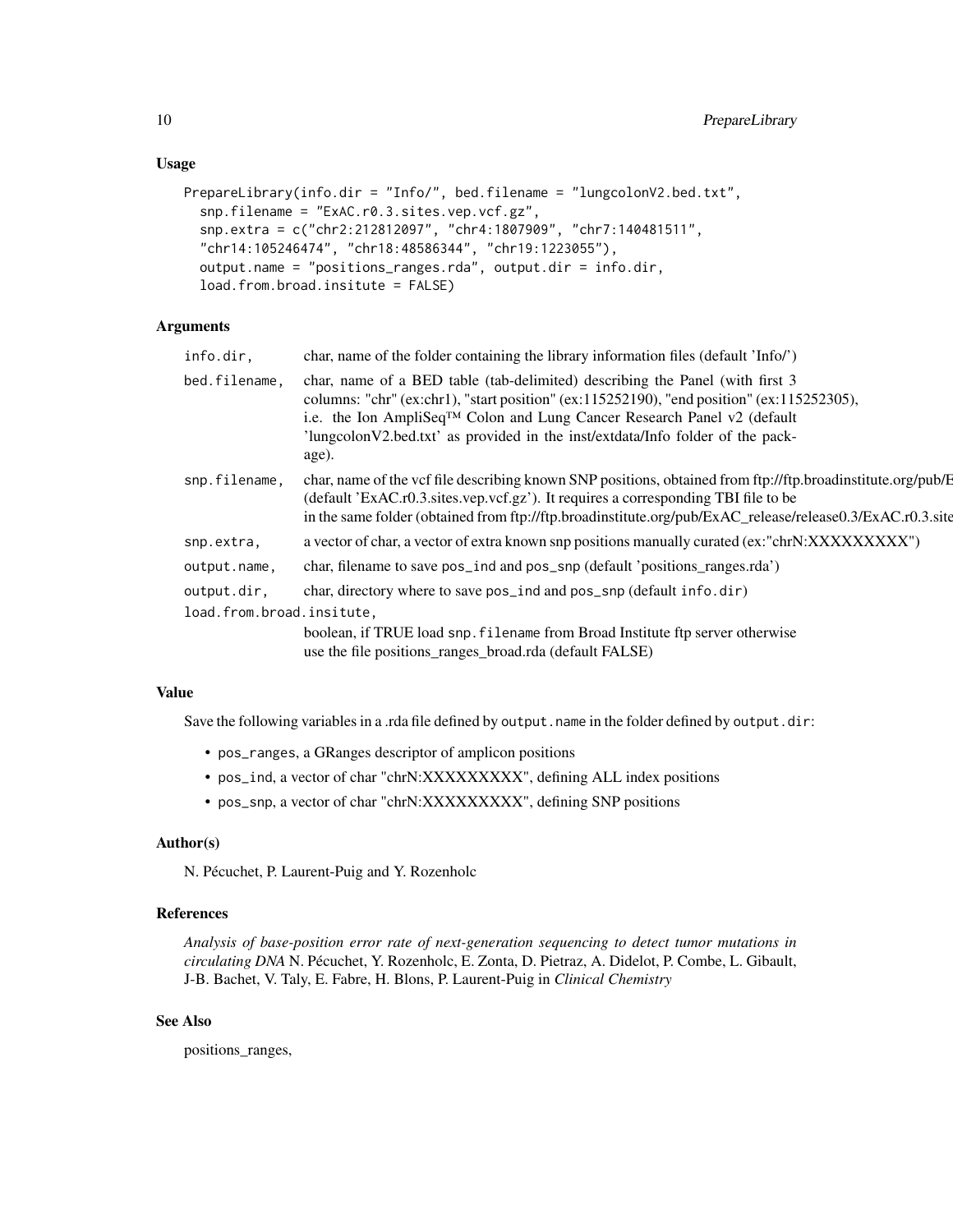## PrepareLibrary 11

### Examples

```
bad.pos = "chr7:15478"
PrepareLibrary(info.dir='./',snp.extra=bad.pos,output.dir=paste0(tempdir(),'/'))
```